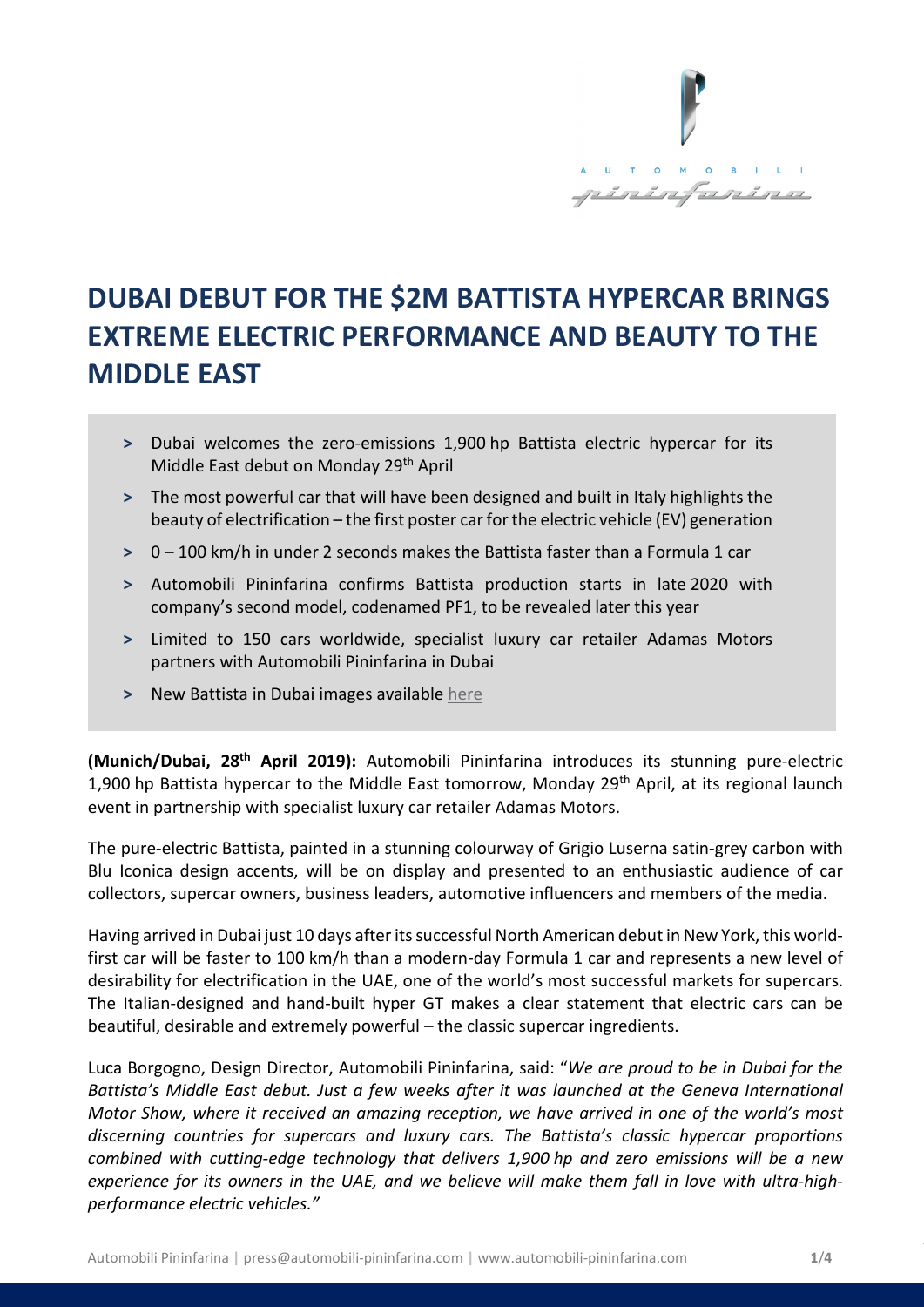### Press Release

A maximum of 150 Battista hypercars will begin production at the iconic Pininfarina S.p.A. automotive atelier in Cambiano, Italy, in the second half of 2020. Just 50 are anticipated to be available to cover the Middle East and Asia markets; therefore high demand is expected for this zeroemission high-performance car.

The Battista's arrival in the Middle East coincides with the beginning of Automobili Pininfarina's search for strategic partners to execute the next phase of its development plans. Following the enthusiastic reception of the Battista, Automobili Pininfarina plans to launch a full range of high-end, zero-emissions SUVs, broadening its consumer reach in the luxury electric vehicle market.

Following the selection of Adamas Motors as the brand's specialist retail partner for the UAE, a second retail partner for the Middle East will be announced soon to cover the important Saudi Arabia market. Meanwhile, potential customers are invited to apply to own a Battista using an online service within the company's website:<https://www.automobili-pininfarina.com/viewing>

#### **The Pininfarina Battista**

The Battista will be the first of Automobili Pininfarina's pure-electric luxury cars when it arrives next year. Its rarity, beauty and extreme performance credentials define its targeted price point of between \$2m and \$2.5m, with each car expected to be bespoke to its customer.

Electric power facilitates its development as the most powerful car to be designed and built in Italy, with its 120-kWh battery providing power to four electric motors – one at each wheel – that combine to produce a targeted 1,900 hp and 2,300 Nm (1,696 lb/ft) torque.

With its beautifully elegant design by the world-famous Pininfarina S.p.A. styling studios in Italy – the name behind the styling of over 60 Ferraris – a single-charge range targeting 300 miles or a non-stop drive from London to Paris, or even Dubai to Abu Dhabi and back twice a day, and a sprint to 60 mph in less than two seconds  $-$  faster than a Formula 1 car  $-$  the Battista represents a new reality for electric car desirability and a new poster car for the EV generation.

#### **Automobili Pininfarina**

Automobili Pininfarina was announced in April 2018 as the world's newest car brand and the only car brand currently solely focused on producing a full range of luxury electric cars. Within just 12 months, the company based in Munich has recruited an enviable list of design and engineering experts who have led the development of landmark performance cars such as the Bugatti Veyron, Lamborghini Urus, Mercedes-AMG Project ONE, Pagani Zonda and Porsche Mission E. Automobili Pininfarina recently announced that its second luxury model, codenamed PF1, will be presented at the famous Monterey Car Week in California in August.

#### **Ends**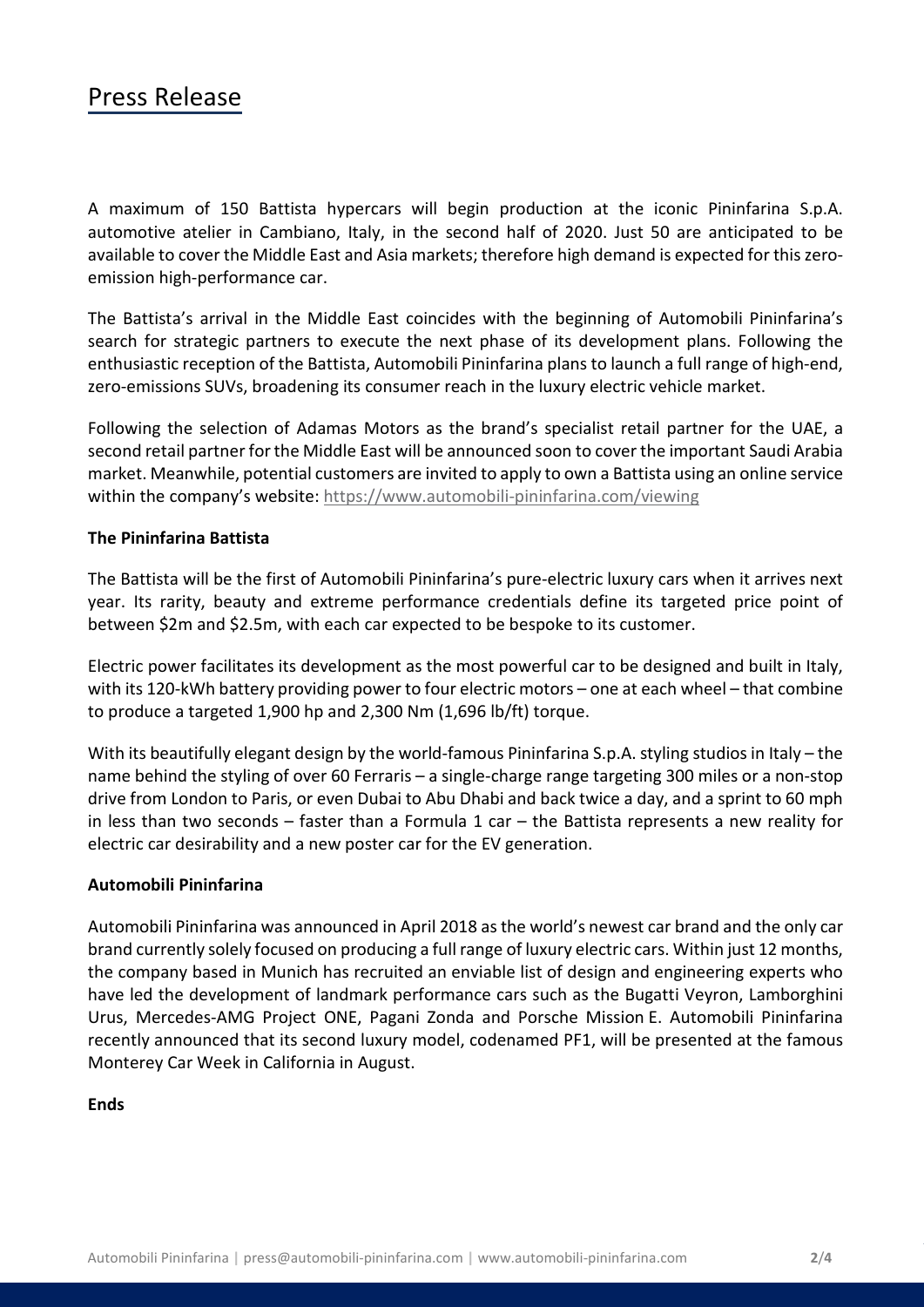### Press Release

### **PRESS CONTACTS**

(M) +49 (0) 16055 30318 (M) +1 213 210 9789 Email: d.connell@automobili-pininfarina.com Email: [l.rubino@automobili-pininfarina.com](mailto:l.rubino@automobili-pininfarina.com)

Dan Connell – Chief Brand Officer Luca Rubino – Head of Digital Communications

### **PRESS CONTACT IN DUBAI**

Randa Kamal (M) +971 (0) 55125 4324 Email: randa@awqat.me

> **For more information and for the media kit, please visit: [www.automobili-pininfarina.com/media-zone](http://www.automobili-pininfarina.com/media-zone)**